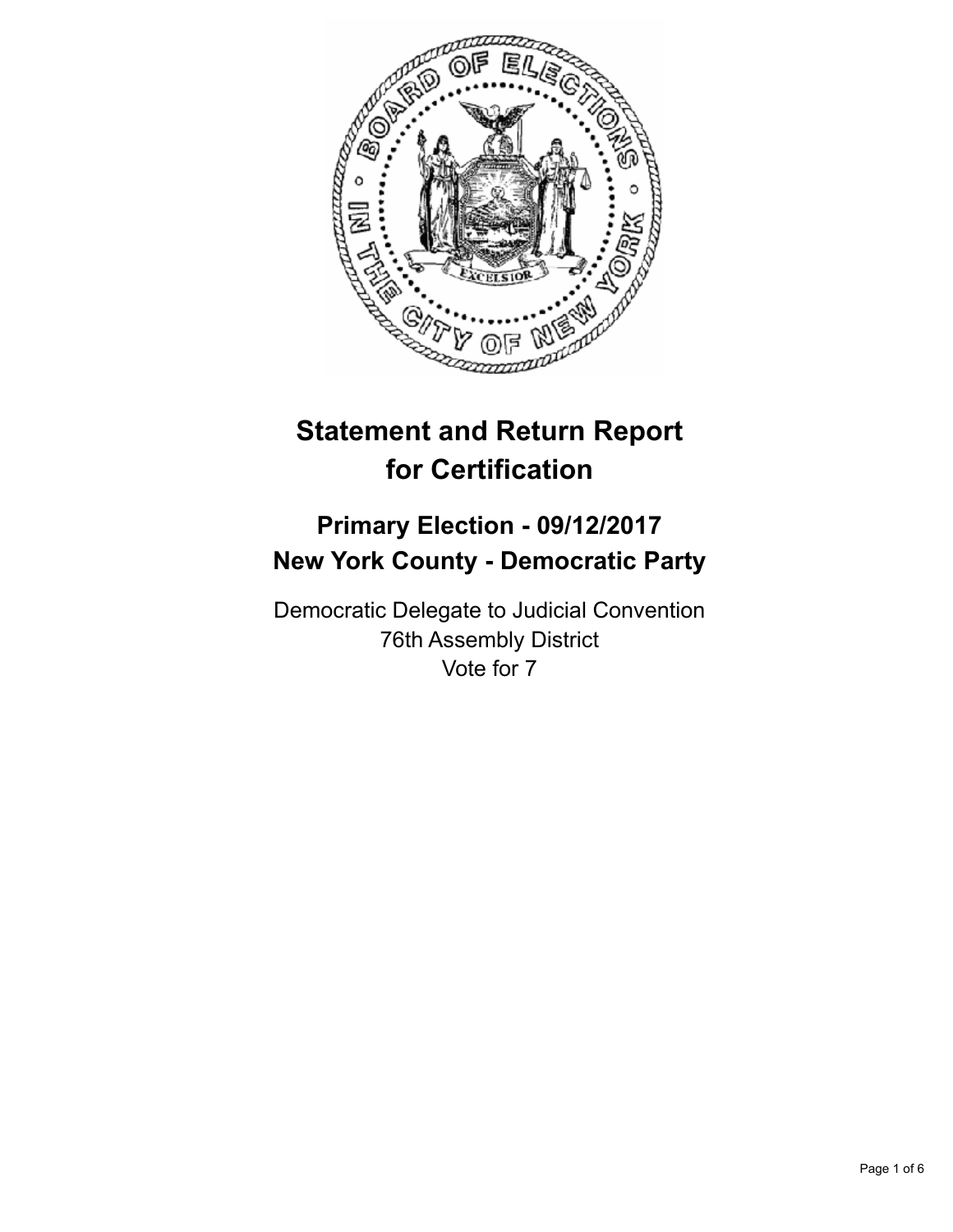

#### **Assembly District 76**

| PUBLIC COUNTER                                           | 8,447        |
|----------------------------------------------------------|--------------|
| MANUALLY COUNTED EMERGENCY                               | 0            |
| <b>ABSENTEE / MILITARY</b>                               | 268          |
| <b>AFFIDAVIT</b>                                         | 58           |
| <b>Total Ballots</b>                                     | 8,773        |
| Less - Inapplicable Federal/Special Presidential Ballots | 0            |
| <b>Total Applicable Ballots</b>                          | 8,773        |
| ABBYE L. LAWRENCE                                        | 2,720        |
| <b>SUSAN HOCHBERG</b>                                    | 3,681        |
| <b>ARLENE S. KAYATT</b>                                  | 2,722        |
| <b>ELANA SCHWARTZ</b>                                    | 3,398        |
| <b>MIKE DILLON</b>                                       | 2,300        |
| <b>JOAN M. ROBERTS</b>                                   | 2,953        |
| STEVEN S. GOLDBERG                                       | 2,652        |
| <b>JILL EISNER</b>                                       | 3,604        |
| <b>RUTH C. HALBERG</b>                                   | 2,681        |
| MADELAINE D. PIEL                                        | 2,554        |
| <b>JOSHUA S. KRAVITZ</b>                                 | 2,835        |
| <b>LEONARD LUBINSKY</b>                                  | 1,874        |
| <b>IRMA GODLIN</b>                                       | 2,276        |
| GUSTAVUS CHRISTENSEN                                     | 1,798        |
| AARON JUDGE (WRITE-IN)                                   | 1            |
| ALEXIS BEATTIE (WRITE-IN)                                | 1            |
| ALICE DUNKEL (WRITE-IN)                                  | $\mathbf{1}$ |
| ANDREW GALLAGHER (WRITE-IN)                              | 1            |
| ANNE GRADY (WRITE-IN)                                    | 1            |
| BRETT GARDNER (WRITE-IN)                                 | 1            |
| <b>BRIAN KRIST (WRITE-IN)</b>                            | 1            |
| <b>BRIT GEIGER (WRITE-IN)</b>                            | 1            |
| CHASE HEADLY (WRITE-IN)                                  | 1            |
| CHIN OL (WRITE-IN)                                       | 1            |
| CLARICE LOWY (WRITE-IN)                                  | 1            |
| CONNOR LEVENS (WRITE-IN)                                 | 1            |
| DANIEL QUART (WRITE-IN)                                  | 1            |
| DAVID L. ROSENSTEIN (WRITE-IN)                           | 1            |
| EDWARD SASLOW (WRITE-IN)                                 | 1            |
| ELLEN SAKANY (WRITE-IN)                                  | 1            |
| EMMA KOMLOS-HROBSKY (WRITE-IN)                           | 1            |
| FRANK WILKINSON (WRITE-IN)                               | 1            |
| <b>GREGORY LANDAHL (WRITE-IN)</b>                        | 1            |
| HANSON HSU (WRITE-IN)                                    | 1            |
| HELEN ROSENTHAL (WRITE-IN)                               | 1            |
| IRA DUNKEL (WRITE-IN)                                    | 1            |
| <b>ISABELLE KRIST (WRITE-IN)</b>                         | 1            |
| ITAMAR YEGER (WRITE-IN)                                  | 1            |
| JACOBY ELLSBURY (WRITE-IN)                               | 1            |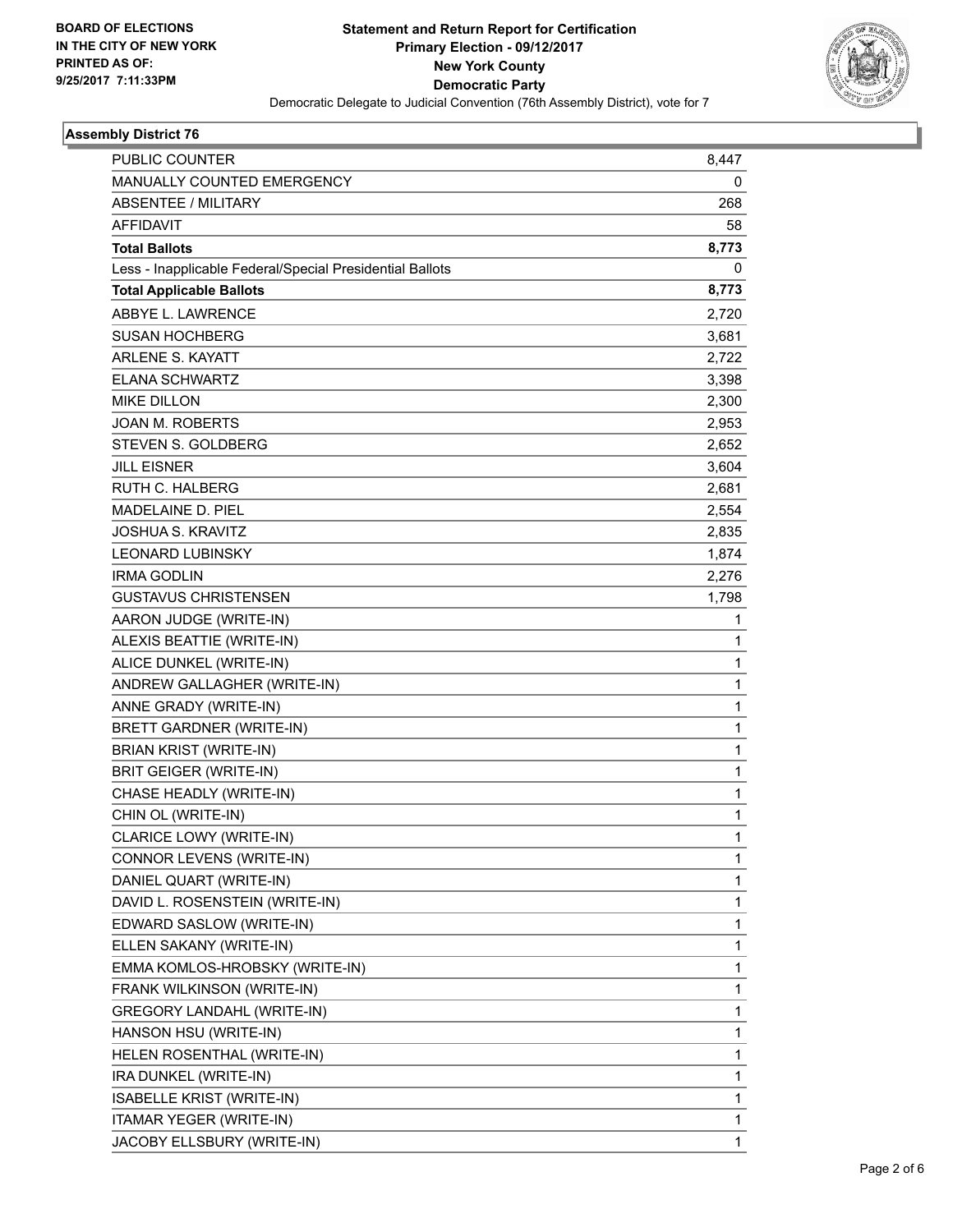

#### **Assembly District 76**

| JAMIE KING (WRITE-IN)              | 1            |
|------------------------------------|--------------|
| JAN BERNIE (WRITE-IN)              | 1            |
| JASPER DIAZ (WRITE-IN)             | 1            |
| JOHN M. RYAN (WRITE-IN)            | 1            |
| JONATHAN PENNA (WRITE-IN)          | 1            |
| JORDAN SELIG (WRITE-IN)            | 1            |
| <b>JUSTIN RAMIREZ (WRITE-IN)</b>   | 1            |
| KATHRYN GALLAGHER (WRITE-IN)       | 1            |
| LESLIE E. FOURTON (WRITE-IN)       | 1            |
| MARGARET CARUSO (WRITE-IN)         | 1            |
| MARGO RAPPAPORT (WRITE-IN)         | 1            |
| MATTHEW KICKS (WRITE-IN)           | 1            |
| MATTHEW KONARY (WRITE-IN)          | 1            |
| MATTHEW TING (WRITE-IN)            | 1            |
| MICHAEL APPELBAUM (WRITE-IN)       | 1            |
| MICHAEL EMONT (WRITE-IN)           | 1            |
| MICHELE LENT HIRSCH (WRITE-IN)     | 1            |
| MORNEL KLESNBUT (WRITE-IN)         | 1            |
| NANCY RANKIN (WRITE-IN)            | 1            |
| NICOLE KRIST (WRITE-IN)            | 1            |
| NOAH ZACHARY (WRITE-IN)            | 1            |
| PATRICIA GRANT (WRITE-IN)          | 1            |
| ROBERT MASTERS (WRITE-IN)          | 1            |
| SARAH L. SHORE (WRITE-IN)          | 1            |
| SPENCER TIBBALS (WRITE-IN)         | 1            |
| STARLIN CASTRO (WRITE-IN)          | 1            |
| STEVEN BENDER (WRITE-IN)           | 1            |
| STEVEN GOLDMAN (WRITE-IN)          | $\mathbf{1}$ |
| SUSAN LENT HIRSCH (WRITE-IN)       | 1            |
| TODD FRAZIER (WRITE-IN)            | 1            |
| UNATTRIBUTABLE WRITE-IN (WRITE-IN) | 18           |
| <b>Total Votes</b>                 | 38,121       |
| Unrecorded                         | 23,290       |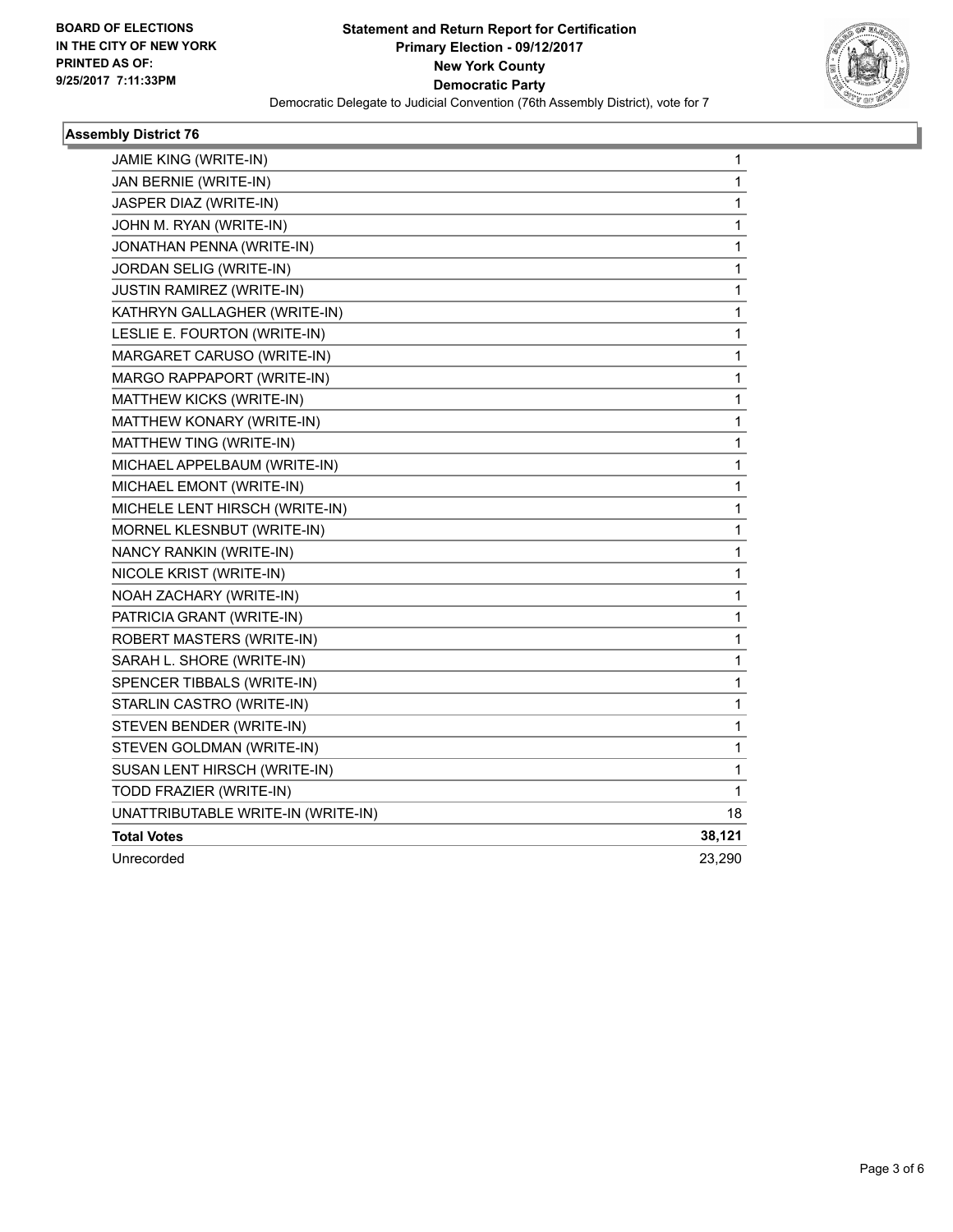

#### **Total for Democratic Delegate to Judicial Convention (76th Assembly District) - New York County**

| <b>PUBLIC COUNTER</b>                                    | 8,447        |
|----------------------------------------------------------|--------------|
| MANUALLY COUNTED EMERGENCY                               | 0            |
| ABSENTEE / MILITARY                                      | 268          |
| AFFIDAVIT                                                | 58           |
| <b>Total Ballots</b>                                     | 8,773        |
| Less - Inapplicable Federal/Special Presidential Ballots | 0            |
| <b>Total Applicable Ballots</b>                          | 8,773        |
| ABBYE L. LAWRENCE                                        | 2.720        |
| <b>SUSAN HOCHBERG</b>                                    | 3,681        |
| <b>ARLENE S. KAYATT</b>                                  | 2,722        |
| <b>ELANA SCHWARTZ</b>                                    | 3,398        |
| <b>MIKE DILLON</b>                                       | 2,300        |
| <b>JOAN M. ROBERTS</b>                                   | 2,953        |
| STEVEN S. GOLDBERG                                       | 2,652        |
| JILL EISNER                                              | 3,604        |
| <b>RUTH C. HALBERG</b>                                   | 2,681        |
| MADELAINE D. PIEL                                        | 2,554        |
| <b>JOSHUA S. KRAVITZ</b>                                 | 2,835        |
| LEONARD LUBINSKY                                         | 1,874        |
| <b>IRMA GODLIN</b>                                       | 2,276        |
| <b>GUSTAVUS CHRISTENSEN</b>                              | 1,798        |
| AARON JUDGE (WRITE-IN)                                   | 1            |
| ALEXIS BEATTIE (WRITE-IN)                                | 1            |
| ALICE DUNKEL (WRITE-IN)                                  | $\mathbf{1}$ |
| ANDREW GALLAGHER (WRITE-IN)                              | 1            |
| ANNE GRADY (WRITE-IN)                                    | $\mathbf 1$  |
| BRETT GARDNER (WRITE-IN)                                 | $\mathbf{1}$ |
| <b>BRIAN KRIST (WRITE-IN)</b>                            | $\mathbf 1$  |
| BRIT GEIGER (WRITE-IN)                                   | $\mathbf 1$  |
| CHASE HEADLY (WRITE-IN)                                  | 1            |
| CHIN OL (WRITE-IN)                                       | 1            |
| <b>CLARICE LOWY (WRITE-IN)</b>                           | 1            |
| CONNOR LEVENS (WRITE-IN)                                 | 1            |
| DANIEL QUART (WRITE-IN)                                  | 1            |
| DAVID L. ROSENSTEIN (WRITE-IN)                           | 1            |
| EDWARD SASLOW (WRITE-IN)                                 | 1            |
| ELLEN SAKANY (WRITE-IN)                                  | 1            |
| EMMA KOMLOS-HROBSKY (WRITE-IN)                           | 1            |
| FRANK WILKINSON (WRITE-IN)                               | 1            |
| <b>GREGORY LANDAHL (WRITE-IN)</b>                        | 1            |
| HANSON HSU (WRITE-IN)                                    | 1            |
| HELEN ROSENTHAL (WRITE-IN)                               | 1            |
| IRA DUNKEL (WRITE-IN)                                    | 1            |
| <b>ISABELLE KRIST (WRITE-IN)</b>                         | 1            |
| ITAMAR YEGER (WRITE-IN)                                  | $\mathbf{1}$ |
| JACOBY ELLSBURY (WRITE-IN)                               | 1            |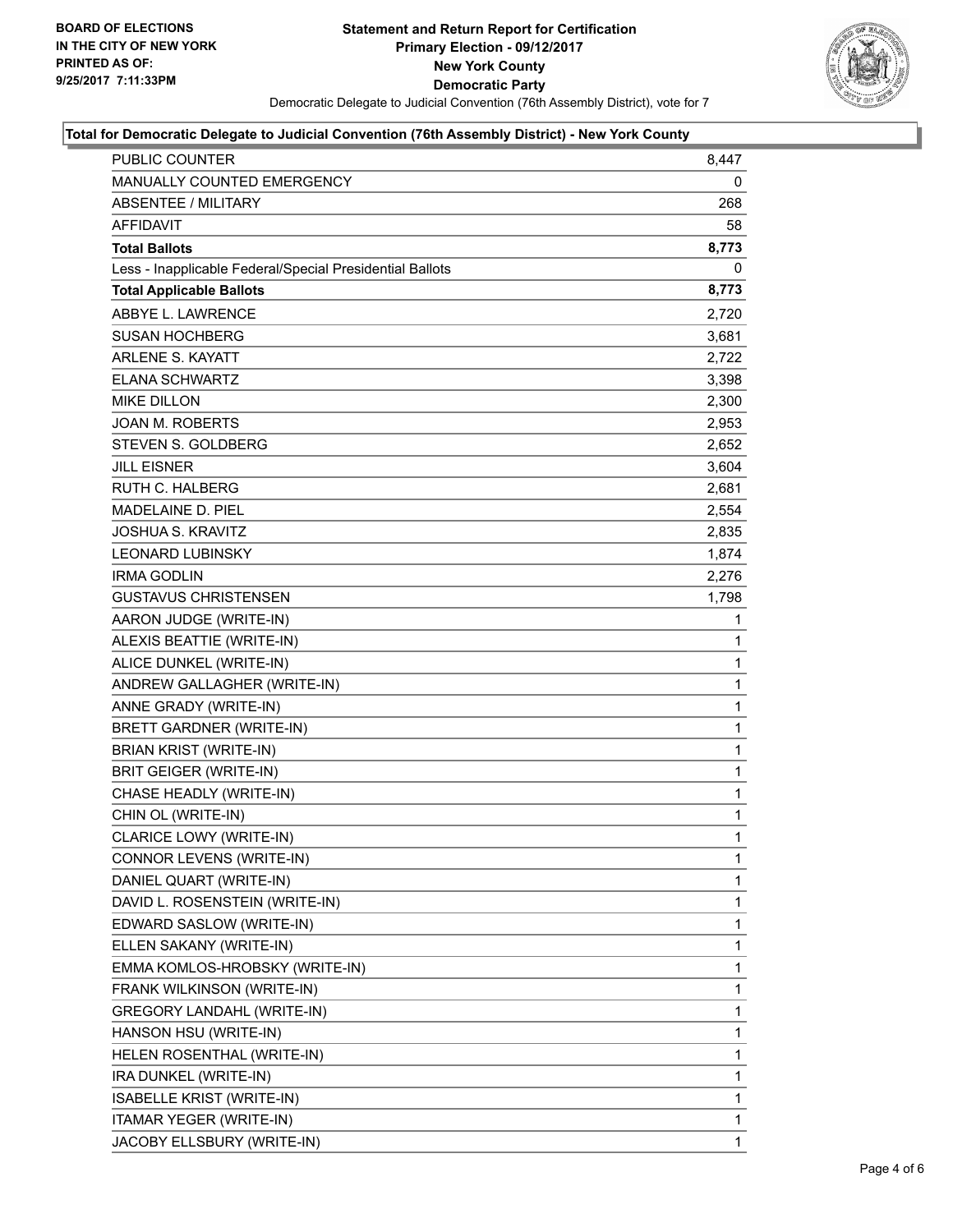

#### **Total for Democratic Delegate to Judicial Convention (76th Assembly District) - New York County**

| <b>JAMIE KING (WRITE-IN)</b>       | 1            |
|------------------------------------|--------------|
| JAN BERNIE (WRITE-IN)              | 1            |
| JASPER DIAZ (WRITE-IN)             | 1            |
| JOHN M. RYAN (WRITE-IN)            | 1            |
| JONATHAN PENNA (WRITE-IN)          | 1            |
| JORDAN SELIG (WRITE-IN)            | 1            |
| <b>JUSTIN RAMIREZ (WRITE-IN)</b>   | 1            |
| KATHRYN GALLAGHER (WRITE-IN)       | 1            |
| LESLIE E. FOURTON (WRITE-IN)       | 1            |
| MARGARET CARUSO (WRITE-IN)         | 1            |
| MARGO RAPPAPORT (WRITE-IN)         | $\mathbf{1}$ |
| MATTHEW KICKS (WRITE-IN)           | 1            |
| MATTHEW KONARY (WRITE-IN)          | 1            |
| MATTHEW TING (WRITE-IN)            | 1            |
| MICHAEL APPELBAUM (WRITE-IN)       | 1            |
| MICHAEL EMONT (WRITE-IN)           | 1            |
| MICHELE LENT HIRSCH (WRITE-IN)     | 1            |
| MORNEL KLESNBUT (WRITE-IN)         | 1            |
| NANCY RANKIN (WRITE-IN)            | 1            |
| NICOLE KRIST (WRITE-IN)            | 1            |
| NOAH ZACHARY (WRITE-IN)            | 1            |
| PATRICIA GRANT (WRITE-IN)          | 1            |
| ROBERT MASTERS (WRITE-IN)          | 1            |
| SARAH L. SHORE (WRITE-IN)          | 1            |
| SPENCER TIBBALS (WRITE-IN)         | 1            |
| STARLIN CASTRO (WRITE-IN)          | 1            |
| STEVEN BENDER (WRITE-IN)           | 1            |
| STEVEN GOLDMAN (WRITE-IN)          | 1            |
| SUSAN LENT HIRSCH (WRITE-IN)       | 1            |
| TODD FRAZIER (WRITE-IN)            | 1            |
| UNATTRIBUTABLE WRITE-IN (WRITE-IN) | 18           |
| <b>Total Votes</b>                 | 38,121       |
| Unrecorded                         | 23,290       |